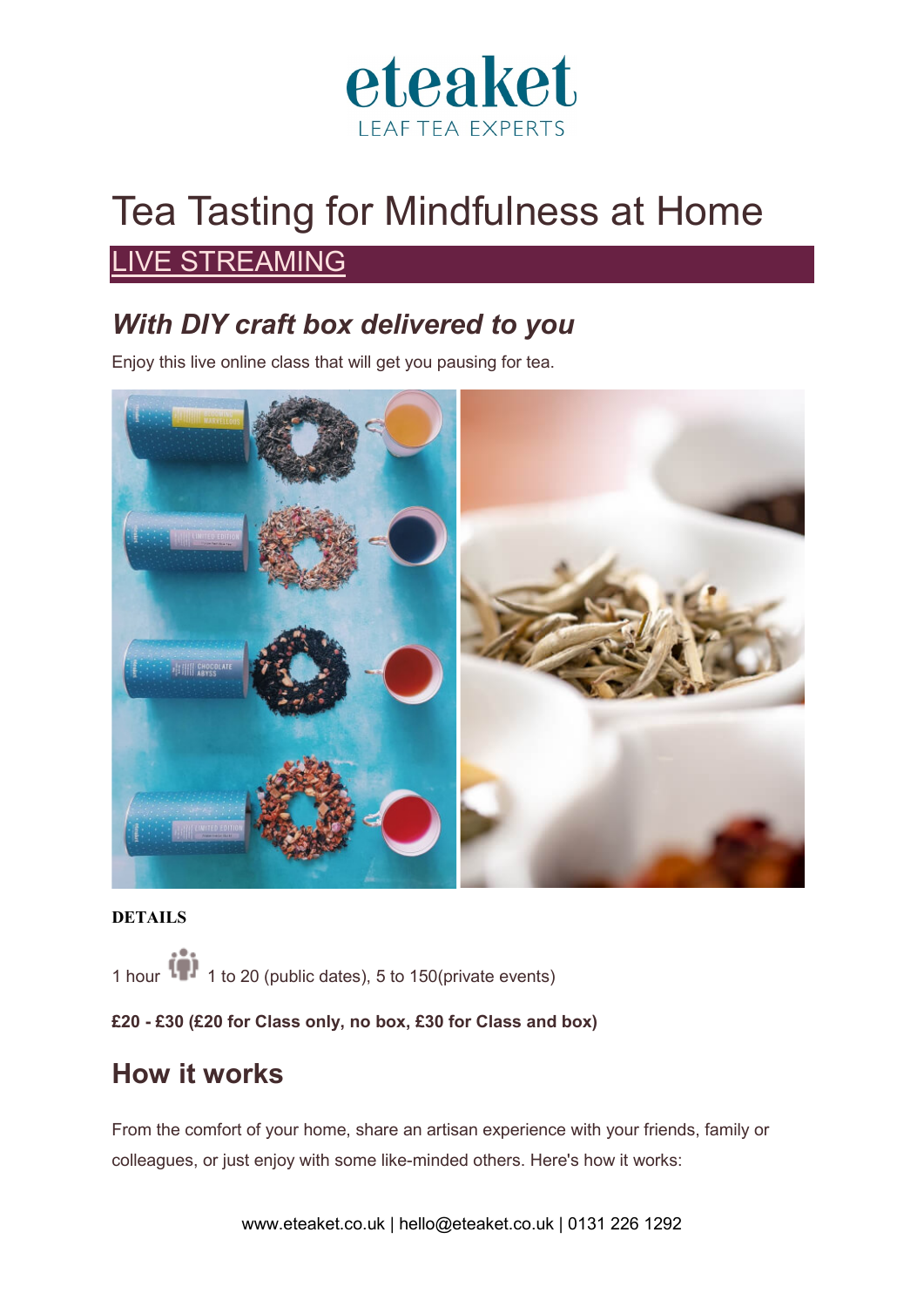

- 1. **Book or Request your preferred time**
- 2. **We'll deliver a box of teas to you** this is a physical DIY craft box containing the materials you'll need. UK shipping is free, and you'll get your box delivered in time for your class. We can ship worldwide.
- 3. **Enjoy the online class**. You'll receive a link to a Zoom meeting. On the day of the class, use that link to join the class. Class sizes are kept small, so you can easily ask questions and get immediate responses. Zoom is free and easy to use, on any device. You're in control of your privacy - you can mute yourself and hide your webcam if and when you prefer.

### **What you'll do**

Do you need some relaxing things to do at home to balance your mind? Pop on your kettle and enjoy this calming tea experience.

You will uncover our Tea In Mind concept based on the five elements of Chinese Philosophy. During this live online class, you will taste seven different teas and learn their tea routines.

This online class offers you a chance to learn the basics of whole leaf tea and delight in their wonderful flavour. We will also cover seven habits to live more by taking time for tea. You will understand the benefits of pausing your day, slowing down, and incorporating a threeminute tea regime into your routine.

The mindfulness of tea can help you feel refreshed, focused and boost your positivity. It's a productive thing to do at home for your mental wellbeing as you enjoy your present moment and take time for self-care.

#### **Our tea menu includes:**

- White Peach and Mindful Drinking
- Orange Oolong Supreme and Gratitude
- Positivitea and Visioning
- Keep The Heid and Box Breathing
- Sea Buckthorn and Learning
- Purple Rain and Affirmations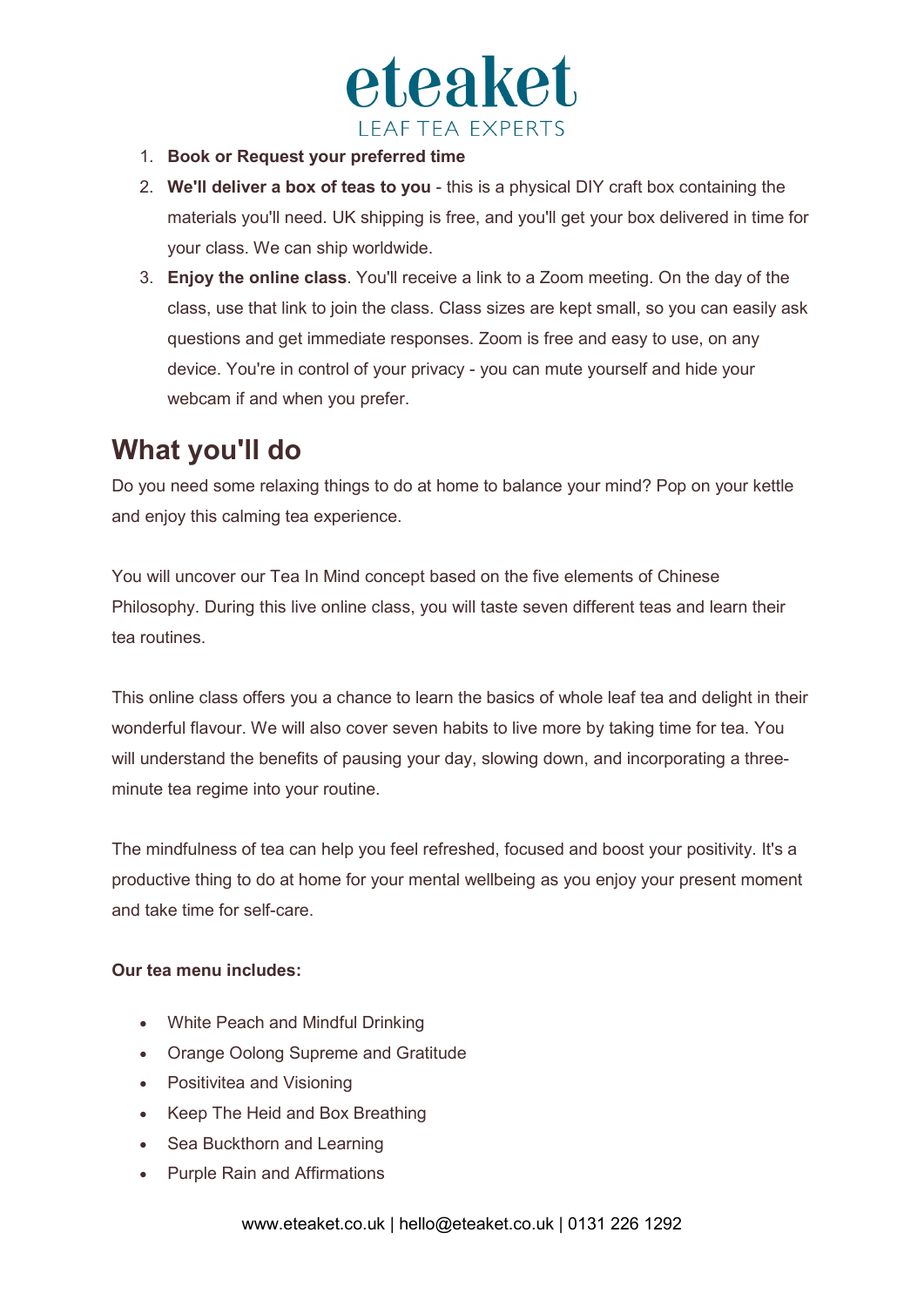

• Chocolate Abyss and Movement

#### **Add-on available for this class**

Plastic Free Self-Fill Tea Bags (£5)

You can add these when you book (optional).

#### **Knowledge Required**

No previous knowledge or skill required.

#### **What you'll get in your craft box**

A selection of seven different loose leaf teas (each approx 10g, enough for four servings of each tea):

- White Peach (flavoured white tea)
- Orange Oolong Supreme (flavoured oolong tea)
- Positivitea (flavoured green blend)
- Keep The Heid (black tea blend)
- Sea Buckthorn (fruit infusion)
- Purple Rain (herbal infusion)
- Chocolate Abyss (flavoured black tea)

\*The teas are valued at £18.50.

You'll also receive our Tea In Mind Card which includes a handy brewing table.

#### **What you'll need**

No need to bring anything (but a cup of your favourite tea and an open mind is recommended). Ideally, you'll have the seven teas included in the optional box so you can taste as we go along and practice your Tea Routines with.

#### **To Book**

Email hello@eteaket.co.uk or call us on 0131 226 1292.